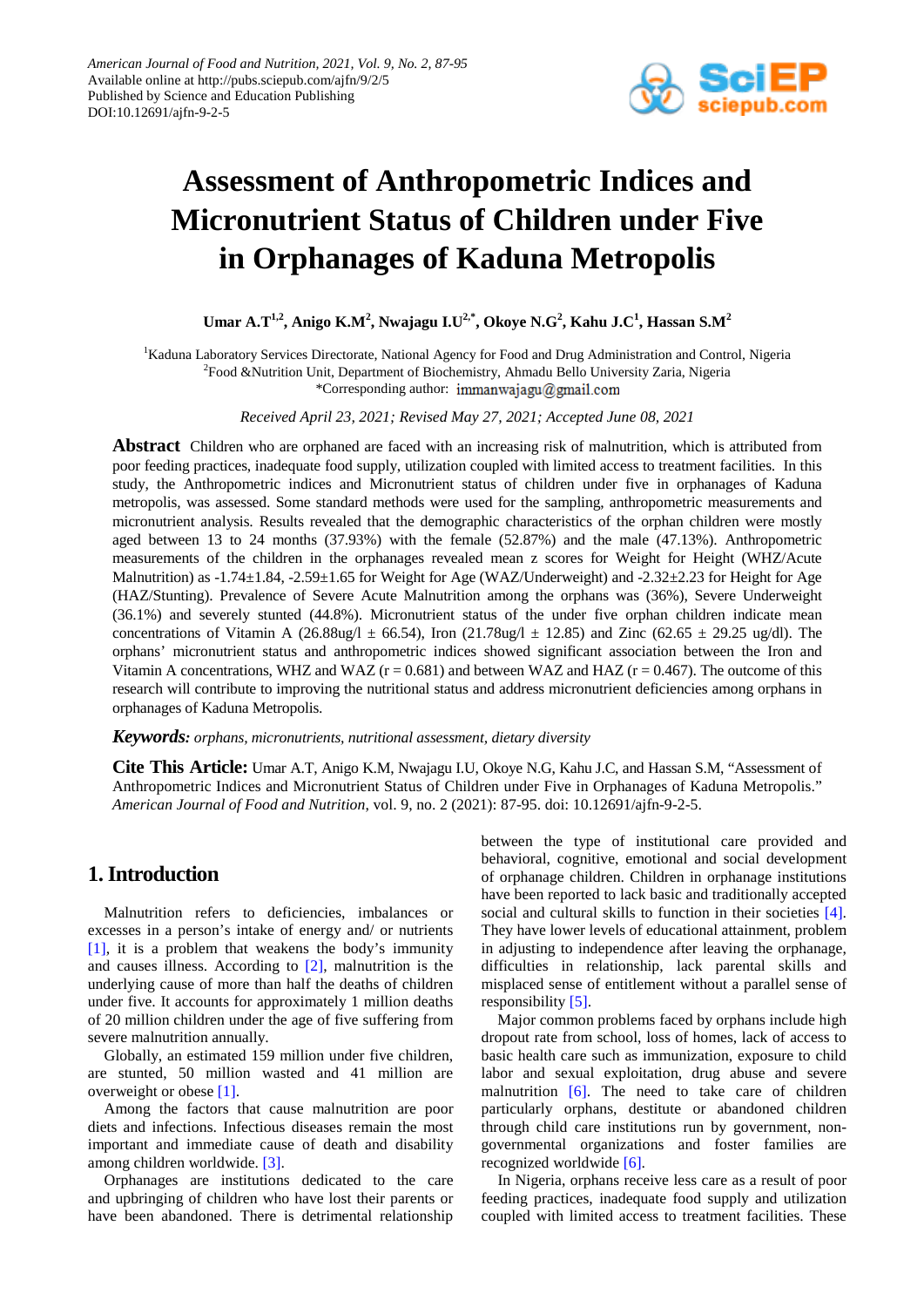may be attributed to nutrient deficiencies thereby increase chances of the children to suffer from severe acute malnutritio[n \[7\].](#page-8-5)

There is paucity of information on the nutritional status of children under five in orphanages in Kaduna state, hence this study that will aid in the implementation of effective nutrition policies to combat malnutrition among children under five in orphanages in Kaduna state in particular and Nigeria at large.

# **2. Materials and Methods**

### **2.1. Materials**

#### **2.1.1. Chemicals and Reagents**

All reagents and chemicals used were sourced from Sigma Co. USA.

#### **2.1.2. Study Area**

The study areas were selected orphanages located in the Kaduna metropolis, Latitude 10.5624, Longitude 7.4388 comprising of Kaduna North and Kaduna South Local Government Areas. Kaduna North is a Local Government Area with its headquarters in Doka town. It is bordered by Kaduna South, Igabi, and Chikun Local Government Areas. It has an area of 72 km² and a projected population of 492,100 as at 2016. Kaduna South is a Local Government Area in Kaduna State, Nigeria. Its headquarters are in the town of Makera. It has an area of 59 km² and a projected population of 543,600 as at 2016 (adopted from http://www.citypopulation.de).

#### **2.1.3. Study Population**

The study population was children under 5 years, found in selected orphanages within Kaduna state.

#### **2.1.4. Inclusion Criteria**

All children aged less than 59 months found in the selected orphanages were considered for the purposes of this study. The duration of stay of each orphan found in the orphanage was noted.

#### **2.1.5. Exclusion Criteria**

Children aged 60 months and above were not considered for the study. Also, children obtained by the orphanages within 1 month from the date of the survey were not considered.



Figure 1. Map of Kaduna metropolis showing major districts considered in the study (Source: https://www.researchgate.net/figure/Map-of-Kadunametropolis-showing-major-districts)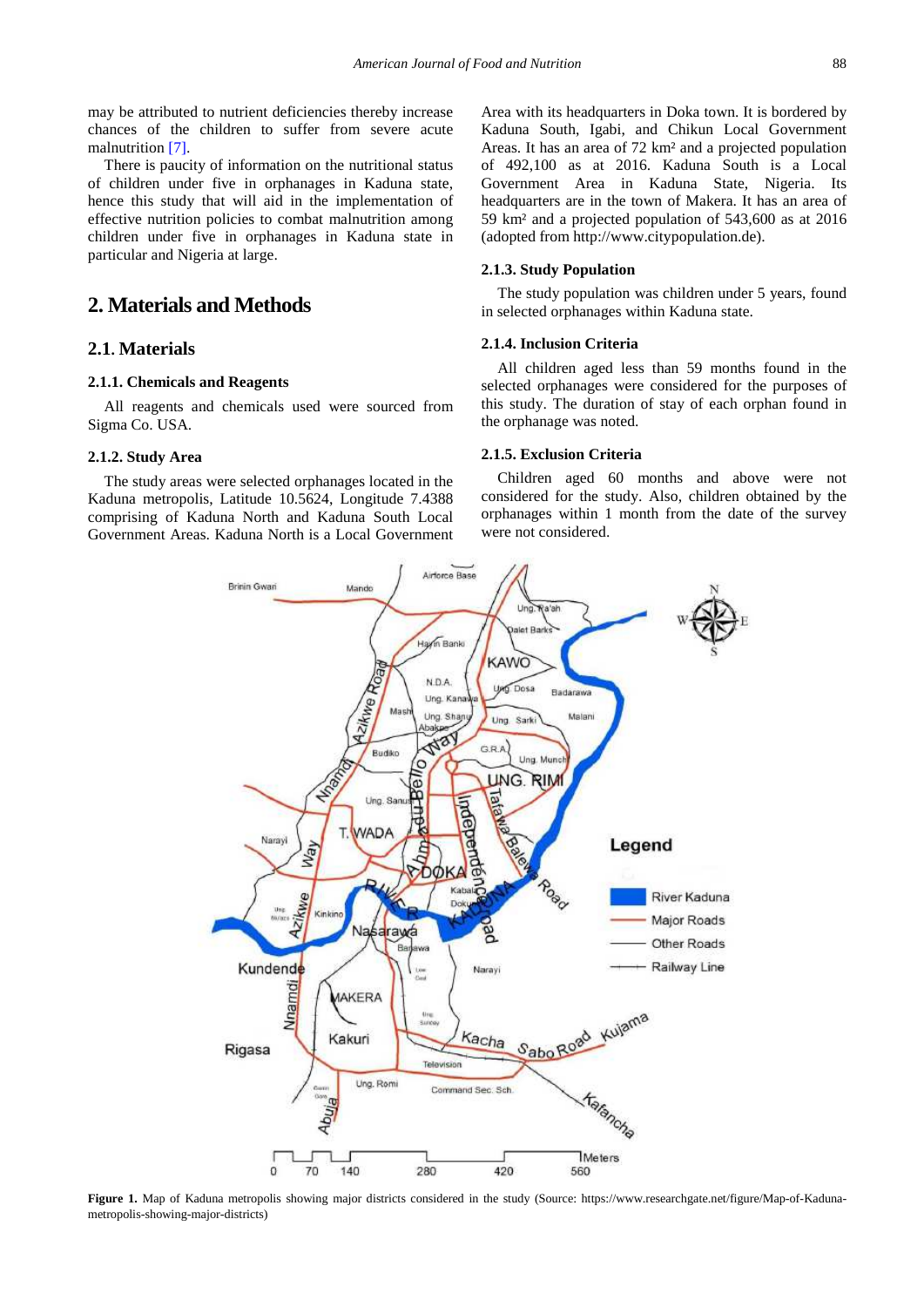**Table 1. Orphanages in Kaduna showing the number of children (0 – 59 months) and their caregivers**

<span id="page-2-0"></span>

| S/N | <b>NAME OF ORPHANAGE</b>                                            | <b>LOCATION</b>             | NO OF $(6 - 59)$<br><b>MONTHS) CHILDREN</b> | NO OF<br><b>CAREGIVERS</b> |
|-----|---------------------------------------------------------------------|-----------------------------|---------------------------------------------|----------------------------|
|     | Adonai Orphanage Home                                               | Barnawa, Kaduna             |                                             |                            |
| 2   | Du Merci Orphanage Home                                             | Narayi, Kaduna              | 5                                           |                            |
| 3   | Faithworks Orphanage Home                                           | Unguwan Sunday, Kaduna      | 4                                           |                            |
| 4   | Jam'iyyan Matan Arewa                                               | 42 Ahmadu Bello Way, Kaduna | 13                                          | 4                          |
| 5.  | Shelter in Christ Orphanage Home                                    | Barnawa, Kaduna             | 5                                           |                            |
| 6   | <b>Easter Brook Foundation</b>                                      | Barnawa, Kaduna             | 6                                           | $\mathfrak{D}$             |
|     | Boyi Special Centre for Children                                    | Badarawa GRA, Kaduna        |                                             | 5                          |
| 8   | Al Ihsan Charity Organisation Children Home                         | Nassarawa, Kaduna           | 40                                          | 13                         |
| 9   | The Mercy Orphanage Home                                            | Romi, Kaduna                | 4                                           |                            |
| 10  | Unique Orphanage Home                                               | Unguwan Boro, Kaduna        |                                             |                            |
| 11  | Poorest of the Poor Orphanage Home                                  | Romi, Kaduna                |                                             | $\overline{c}$             |
| 12  | Ministry of Women Affairs and Social Development<br>Children's Home | Magajin Gari, Kaduna State  | 34                                          | 9                          |

#### **2.1.6. Informed Consent**

Informed consent for this study was sought from the management of the orphanages and care givers or guardians.

#### **2.1.7. Ethical Approval**

Ethical approval was obtained from the Kaduna State Ministry of Health in accordance with the Helsinki declaration. The Helsinki Declaration is an established code of guidelines on ethics of human experimentation drafted by the World Medical Association in 1964. Also, applications seeking consent was submitted to the selected orphanages for permission to carry out the study.

#### **2.1.8. Study Design**

A cross-sectional, descriptive design was used to determine the micronutrient status among orphans in selected orphanages in Kaduna metropolis, Kaduna State.

Information was gathered with the aid of a semistructured questionnaire, including the anthropometric data and micronutrient status.

#### **2.1.9. Sampling Technique**

The research covered orphanages within Kaduna metropolis. Initial checks showed that majority of the under 5 children in the orphanages are centered in few major orphanages. The Kaduna State government has placed restrictions on the intake of orphans in most orphanages hence the kids are only transferred to the Government Approved Orphanages. Therefore, a Non-probability sampling technique was used to select samples.

#### **2.1.10. Sample Size**

The sample size for this study was obtained by summing the number of children in the 3 identified orphanages housing the highest numbers of under 5 children, hence a sum total of samples identified was 87, as shown in [Table 1.](#page-2-0) The orphanages picked were Jam'iyyanMatan Arewa orphanage (13), Al Ihsan Charity Organization Children Home (40) and Ministry of Women Affairs and Social Development Children's Home (34).

### **2.2. Methods**

#### **2.2.1. Information on Demographics**

Information on Demographics was collected with the aid of a semi-structured questionnaire to obtain data on background and history of the orphans.

#### **2.2.2. Determination of Anthropometric Indices (0 – 59 months)**

Weight and Height measurements were obtained using the guidelines as described in the Food and Nutrition Technical Assistance Guide [\[8\].](#page-8-6) Weight measurement was taken with minimal clothing without shoes with the aid of a digital weighing scale. Height measurements were taken to the nearest 0.1cm with the use of a standiometer. The age of the children were obtained using the demographic questionnaire. Weight for Height/Length (Wasting), Weight for Age (Underweight) and Height/Length for Age (Stunting) were calculated from the data obtained.

#### **2.2.3. Determination of Mid Upper Arm Circumference (MUAC) (0 – 59 months)**

Mid upper arm circumference was measured using a MUAC tape. Measurements < 11.5 cm indicates Severe Acute Malnutrition, those from 11.5 to < 12.5cm indicate Moderate Acute Malnutrition while measurements > 12.5cm indicate no acute malnutritio[n \[9\].](#page-8-7)

### **2.2.4. Blood Sample Collection**

Blood samples were obtained using standardized parameters as reported by [\[10\]](#page-8-8) and carried out by a Phlebotomist. Exactly 0.5ml of venous blood sample was obtained and transferred into an element free collecting tube. The blood was centrifuged for 15 minutes at 3000 rpm and frozen at -20°C for subsequent assays.

#### **2.2.5. Determination of Serum Iron and Zinc**

A SHIMADZU ICPE-9000, ICPE Mass Spectrophotometer was used for the analysis with an Eppendorf Model 5702 Centrifuge used for the preparation of serum ultra filtrates. Using the method of  $[11]$ , an aliquot of 25  $\mu$ L of serum was mixed with 225  $\mu$ L of magnesium chloride solution (0.2 M) and allowed to stand at room temperature for 20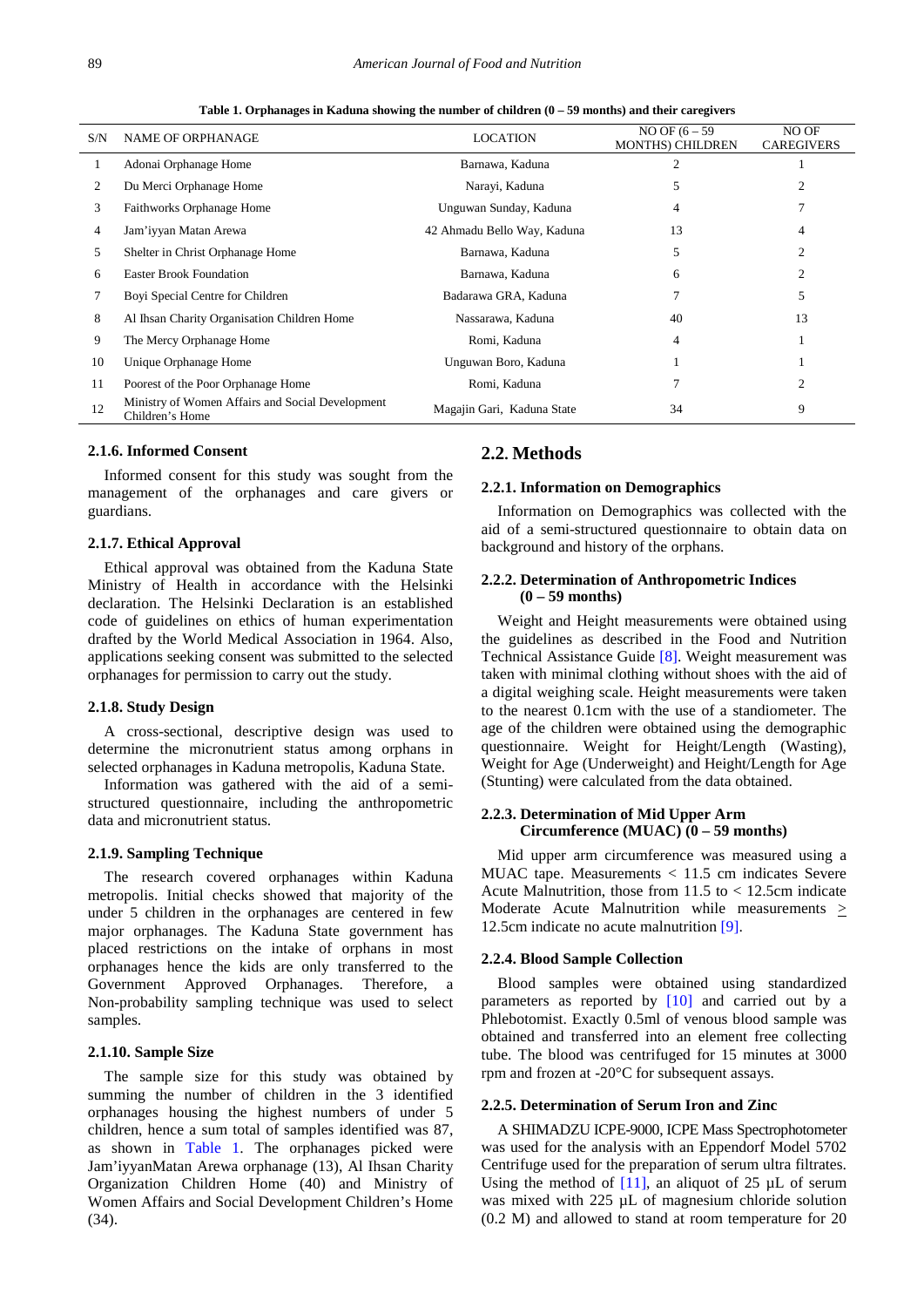min. The solution was then ultra-filtered with a centrifugal force of 14,000g for 10 min. The filtrate was then treated with 200  $\mu$ L of magnesium chloride solution (0.5% formic acid) and centrifuged at 14,000 g for 10 min. The filtrate was then digested in 4% nitric acid in microwave before elemental analysis.

#### **2.2.6. Determination of Vitamin A**

Vitamin A (retinol) analysis was assessed by the use of a High Performance Liquid Chromatography (HPLC). The blood sample was extracted by measuring 0.125μl of blood serum into a set of clean test tubes which was previously made up to 500μl in volume with ultra- pure water. 10g/l of ascorbic acid was added as an antioxidant after which the sample was vigorously mixed for 15minutes using a vortex mixer. Exactly 400μl of acetonitrile and hexane was added respectively to the sample, the mixture was centrifuged for 2minutes at 8000 rpm. After which, the supernatant was collected for Vitamin A (Retinol) determination on HPLC [\[12\].](#page-8-10)

#### **2.2.7. Statistical Analysis**

The Data obtained was statistically analyzed using SPSS for windows version 21 and WHO Anthro software version 3.2.2. The mean, standard deviation and analysis of variance (ANOVA) was calculated and differences between means were separated using Duncan Multiple Range Test with significant differences determined at P≤ 0.05.Descriptive statistics was used to display data in means  $\pm$  standard deviation (SD), frequencies, and percentages. Pearson correlation coefficient was used to determine the relationship between variables.

### **3. Results**

# **3.1. Demographic Characteristics of Orphans in Orphanages in Kaduna Metropolis**

[Table 2](#page-3-0) shows the demographic characteristics of orphans in the orphanages sampled in Kaduna metropolis. Majority are female with 52.87% frequency while male is 47.13%. Most (37.93%) of the children were within the age range of 13-24 months and those within age range of 48-59 months had the lowest population (8.05%) whereas children under 6 months had a population of 9.20%. More than half of the children (55.17%) have stayed up to 12 months in the orphanages.

# **3.2. Anthropometric Parameters of Children (under 5) of Orphanages in Kaduna Metropolis**

[Table 3](#page-4-0) shows the prevalence of acute malnutrition by sex based on weight for height z-scores and oedema (wasting). Result indicates 36% of the children were severely wasted and 27.5% of those wasted were boys and 43.5% girls. Moderate acute malnutrition was recorded to be prevalent in 16.3% of the children where 15% boys and 17.4% girls. The global acute malnutrition prevalence was 52.3% and oedema was prevalent in 4.7% of the sampled children.

Presented in [Table 4](#page-4-1) is the prevalence of acute malnutrition by age based on weight for height z-scores and oedema (wasting). Children between the age of 0 to 12 months (46.3%) were severely wasted, 20.4% moderately wasted, and 4.7% had oedema. Children between 13 to 24 months indicates 11.8% were severely wasted, and 17.8% moderately wasted. On the overall, 31.4% of the children were severely wasted, 16.3% moderately wasted, and 7.4% had oedema.

[Table 5](#page-4-2) shows the distribution of acute malnutrition and oedema based on Weight-for-Height z-scores. Marasmic kwashiorkor was recorded in 1.1% of the children, 3.4% of the children had kwashiorkor and 32.2% of the children had marasmus.

[Table 6](#page-4-3) shows the prevalence of acute malnutrition by sex based on weight for age z-scores (underweight). Result obtained showed 36.1% of the children were severely underweight and 43.3% were boys and 29.5% girls. Moderate underweight was recorded in 25.3% of the children with 17.9% boys and 31.8% girls affected. The underweight prevalence on the overall (61.4%) where those affected showed 61.5% are boys and 61.4% girls.

[Table 7](#page-4-4) presents the prevalence of acute malnutrition by age based on weight for age z-scores and oedema (underweight). For children between the age of 0 to 12 months, 49% were severely underweight, 29.4% were moderately underweight while 7.8% had oedema. Children between 13 to 24 months showed 23.5% were severely underweight and 23.5% moderately underweight. Those children between 25 to 36 months, 14.3% of the children are severely underweight and 28.6% are moderately underweight. On the overall, 36.1% of the children showed severe underweight, 25.3% were moderately underweight and 4.8% had oedema.

The result on prevalence of acute malnutrition by sex based on height for age z-scores (stunting) is shown on [Table 8.](#page-5-0) This indicates 44.8% of the children were severely stunted with 58.5% of boys and 32.6% girls stunted. Moderate stunting was recorded to be prevalent in 13.6% of the children where 14.6% were boys and 13.0% were girls. The overall stunting prevalence was 58.6% and of these stunted children 73.2% are boys and 45.7% girls.

**Table 2. Characteristics of under 5 Children of Orphanages in Kaduna Metropolis**

<span id="page-3-0"></span>

| Characteristics           | Frequency $(N=87)$ | Percentage |
|---------------------------|--------------------|------------|
| Sex                       |                    |            |
| Male                      | 41.0               | 47.13      |
| Female                    | 46.0               | 52.87      |
| Age Distribution (months) |                    |            |
| $0 - 5$                   | 8.0                | 9.20       |
| $6 - 12$                  | 17.0               | 19.54      |
| $13 - 24$                 | 33.0               | 37.93      |
| $25 - 36$                 | 10.0               | 11.49      |
| $37 - 48$                 | 12.0               | 13.79      |
| $49 - 59$                 | 7.0                | 8.05       |
| Duration of stay in       |                    |            |
| Orphanages (months)       |                    |            |
| $0 - 12$                  | 48.0               | 55.17      |
| $13 - 24$                 | 19.0               | 21.84      |
| $25 - 36$                 | 10.0               | 11.50      |
| $37 - 48$                 | 6.0                | 6.90       |
| $48 - 59$                 | 4.0                | 4.59       |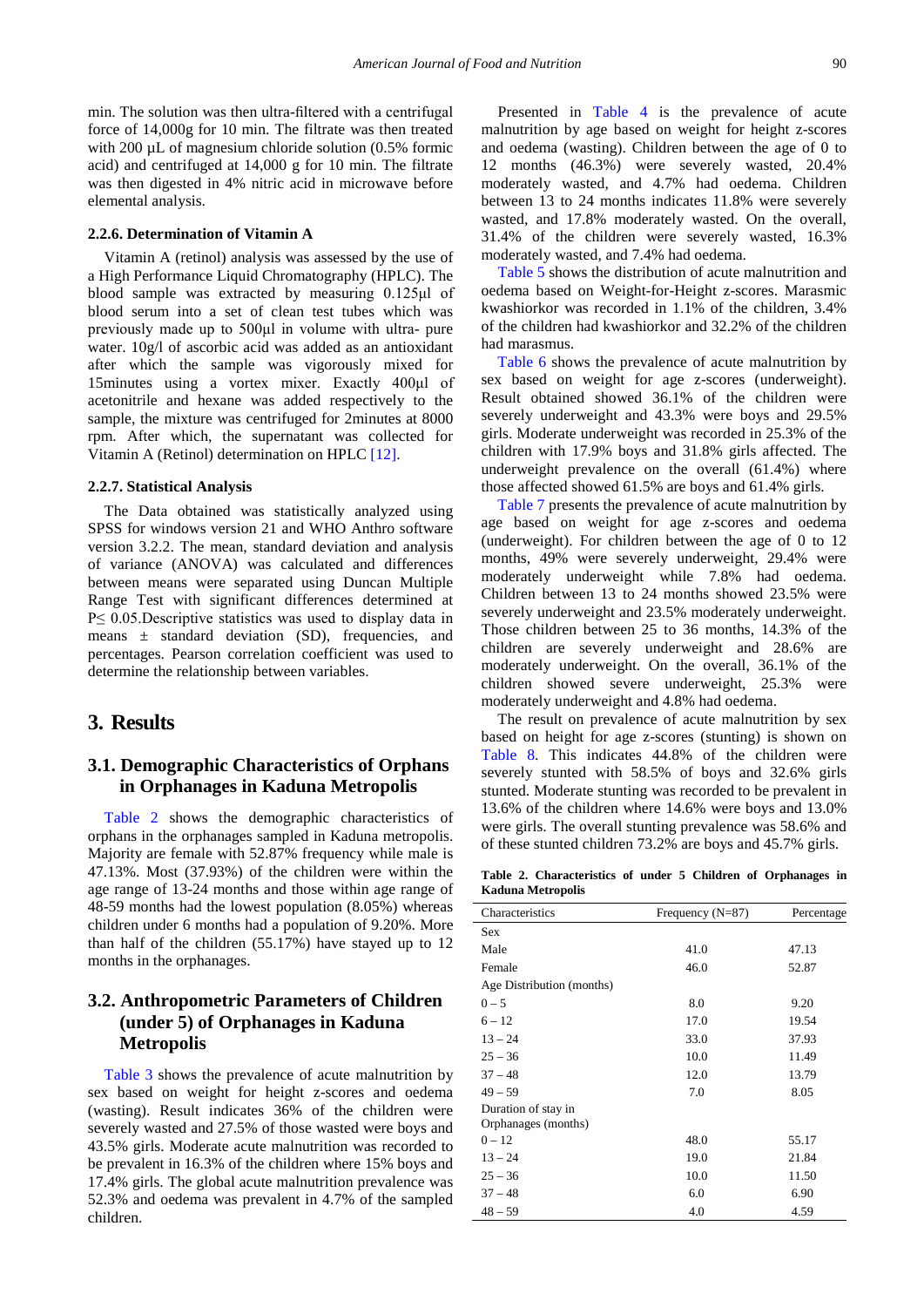<span id="page-4-0"></span>

|                                                                                                               | All<br>$n = 86$<br>Frequency $(\% )$ | <b>Boys</b><br>$n = 40$<br>Frequency (%) | Girls<br>$n = 46$<br>Frequency (%) |
|---------------------------------------------------------------------------------------------------------------|--------------------------------------|------------------------------------------|------------------------------------|
| Prevalence of global acute malnutrition<br>$\left(\langle -2 \right\rangle$ z-score and/or oedema)            | 45(52.3)                             | 17(42.5)                                 | 28(60.9)                           |
| Prevalence of moderate acute malnutrition<br>$\left(\leq -2\right)$ z-score and $\geq -3$ z-score, no oedema) | 14(16.3)                             | 6(15.0)                                  | 8(17.4)                            |
| Prevalence of severe acute malnutrition<br>$\left(\leq -3\right)$ z-score and/or oedema)                      | 31(36.0)                             | 11(27.5)                                 | 20(43.5)                           |

**Table 3. Prevalence of Acute Malnutrition by sex based on Weight-for-Height Z-Scores (and/or oedema)**

The prevalence of oedema is 4.7 %

95% Confidence Level

Reference: Child Growth Standards, (WHO 2006)

### **Table 4. Prevalence of Acute Malnutrition by Age, Based on Weight-for-Height Z-Scores and/or Oedema**

<span id="page-4-1"></span>

|            |           |           | Severe wasting<br>$(< -3 z-score)$ |           | Moderate wasting<br>$\left(>= -3 \text{ and } < -2 \text{ z-score }\right)$ |           | Normal<br>$(>= -2$ z score) |           | Oedema       |
|------------|-----------|-----------|------------------------------------|-----------|-----------------------------------------------------------------------------|-----------|-----------------------------|-----------|--------------|
| Age $(mo)$ | Total no. | Frequency | Percentage %                       | Frequency | Percentage %                                                                | Frequency | Percentage %                | Frequency | Percentage % |
| $0-12$     | 54        | 25        | 46.3                               | 11        | 20.4                                                                        | 14        | 25.9                        | 4         | 7.4          |
| 13-24      | 17        | ◠         | 11.8                               |           | 17.6                                                                        | 12        | 70.6                        | 0         | 0.0          |
| $25 - 36$  |           | 0         | 0.0                                |           | 0.0                                                                         |           | 100.0                       | $\Omega$  | 0.0          |
| $37 - 48$  |           | 0         | 0.0                                |           | 0.0                                                                         |           | 100.0                       | $\Omega$  | 0.0          |
| 49-59      |           | 0         | 0.0                                | 0         | 0.0                                                                         |           | 100.0                       | $\Omega$  | 0.0          |
| Total      | 86        | 27        | 31.4                               | 14        | 16.3                                                                        | 41        | 47.7                        |           | 4.7          |

Reference: Child Growth Standards, (WHO 2006).

<span id="page-4-2"></span>

|                        | $\leq$ 3 z-score     | $\geq$ -3 z-score         |
|------------------------|----------------------|---------------------------|
| Oedema present         | Marasmic kwashiorkor | Kwashiorkor               |
| Frequency (Percentage) |                      |                           |
|                        | $(1.1\%)$            | $(3.4\%)$                 |
| Oedema absent          | Marasmic             | Not severely malnourished |
| Frequency (Percentage) | 28                   | 55                        |
|                        | $(32.2\%)$           | $(63.2\%)$                |

Reference: Child Growth Standards, (WHO 2006).

#### **Table 6. Prevalence of Underweight based on Weight-for-Age z-scores by Sex among under five Children of Orphanages in Kaduna Metropolis**

<span id="page-4-3"></span>

|                                                       | All              | <b>Boys</b>   | Girls             |
|-------------------------------------------------------|------------------|---------------|-------------------|
|                                                       | $n = 83$         | $n = 39$      | $n = 44$          |
|                                                       | Frequency $(\%)$ | Frequency (%) | Frequency $(\% )$ |
| Prevalence of underweight                             | 51 (61.4)        | 24(61.5)      | 27(61.4)          |
| $(<-2 z-score)$                                       |                  |               |                   |
| Prevalence of moderate underweight                    | 21(25.3)         | 7(17.9)       | 14(31.8)          |
| $\left(\leq -2\right)$ z-score and $\geq -3$ z-score) |                  |               |                   |
| Prevalence of severe underweight                      | 30(36.1)         | 17(43.6)      | 13(29.5)          |
| $(< -3 z-score)$                                      |                  |               |                   |

Reference: Child Growth Standards, (WHO 2006).

#### **Table 7. Prevalence of Underweight by Age, based on weight-for-age z-scores among under five Children of Orphanages in Kaduna Metropolis**

<span id="page-4-4"></span>

| Age<br>(months) | Frequency | Severe underweight (%) | Moderate underweight (%) | Normal<br>(% ) | Oedema<br>(% ) |
|-----------------|-----------|------------------------|--------------------------|----------------|----------------|
| $0-12$          | 51        | 49.0                   | 29.4                     | 21.6           | 7.8            |
| 13-24           | 17        | 23.5                   | 23.5                     | 52.9           | 0.0            |
| 25-36           | 7         | 14.3                   | 28.6                     | 57.1           | 0.0            |
| 37-48           |           | $0.0\,$                | 0.0                      | 100.0          | $0.0\,$        |
| 49-59           |           | 0.0                    | 0.0                      | 100.0          | 0.0            |
| Total           | 83        | 36.1                   | 25.3                     | 38.6           | 4.8            |

Reference: Child Growth Standards, (WHO 2006).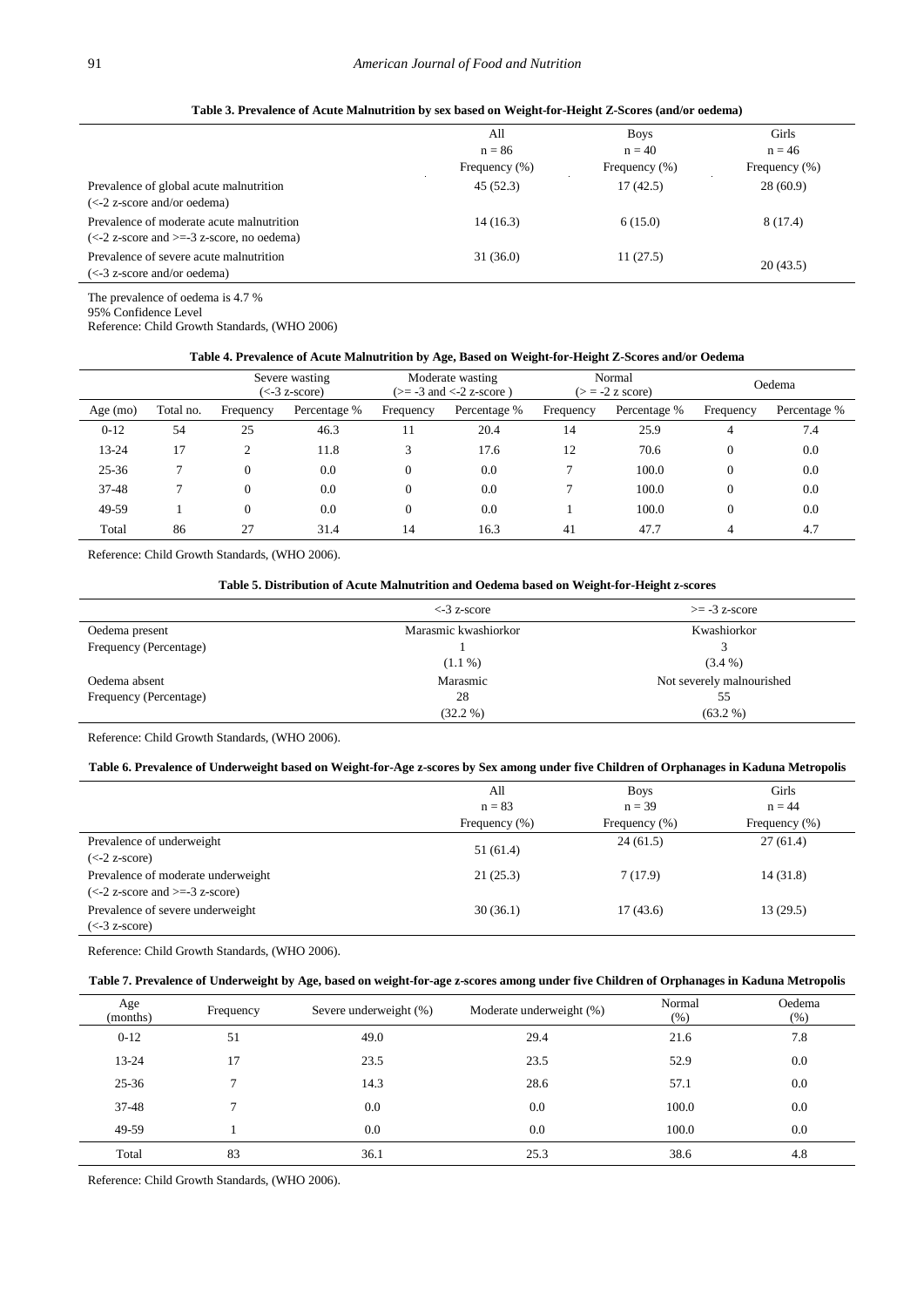| Table 8. Prevalence of Stunting based on Height-for-Age z-scores and by Sex among under five Children of Orphanages in Kaduna Metropolis |  |
|------------------------------------------------------------------------------------------------------------------------------------------|--|
|------------------------------------------------------------------------------------------------------------------------------------------|--|

<span id="page-5-0"></span>

|                                                                                          | All              | <b>Boys</b>       | Girls         |
|------------------------------------------------------------------------------------------|------------------|-------------------|---------------|
|                                                                                          | $n = 87$         | $n = 41$          | $n = 46$      |
|                                                                                          | Frequency $(\%)$ | Frequency $(\% )$ | Frequency (%) |
| Prevalence of stunting<br>$(<-2 z-score)$                                                | 51 (58.6)        | 30(73.2)          | 21(45.7)      |
| Prevalence of moderate stunting<br>$\left(\leq -2\right)$ z-score and $\geq -3$ z-score) | 12(13.8)         | 6(14.6)           | 6(13.0)       |
| Prevalence of severe stunting<br>$(< -3 z-score)$                                        | 39(44.8)         | 24(58.5)          | 15(32.6)      |

Reference: Child Growth Standards, (WHO 2006).

[Table 9](#page-5-1) indicates prevalence of acute malnutrition by age based on height for age z-scores and oedema (stunting). For children between the age of 0 to 12 months, 50.9% were severely stunted and 9.1% were moderately stunted. Children between 13 to 24 months, 29.4% were severely stunted and 17.6% were moderately stunted while for those between 25 to 36 months, 71.4% of them were severely stunted and 14.3% are moderately stunted. Ages in ranges of 37 to 48 months showed 14.3% were severely stunted and 42.9% were moderately stunted. Overall, 44.8% of the children showed severe stunting and 13.8% were moderately stunted.

[Table 10](#page-5-2) shows the prevalence of acute malnutrition by sex based on MUAC. Result revealed that 32.2% of the children were severely wasted and 31.7% of those affected were boys and 32.6% girls. Moderate wasting was recorded to be prevalent in 14.9% of the children where 9.8% were boys and 19.6% were girls.

[Table 11](#page-5-3) shows the prevalence of acute malnutrition by age based on MUAC. Children between the age of 0 to 12 months, 45.5% were severely wasted, 16.4% were moderately wasted, only 38.2% were normal while 7.3% had oedema. Children between 13 to 24 months, 11.8% were severely wasted and 23.5% were moderately wasted. Children between 25 to 36 months, 14.3% were severely wasted. In total, 32.2% of the children showed severe wasting, 14.9% were moderately wasted and 4.6% had oedema.

**Table 9. Prevalence of Stunting by age based on Height-for-Age z-scores among under five Children of Orphanages in Kaduna Metropolis**

<span id="page-5-1"></span>

|              |           |           | Severe stunting<br>$\left(\leq -3\right)$ z-score) |              | Moderate stunting<br>$(>= -3$ and $<-2$ z-score) |           | Normal<br>$(>= -2$ z score) |
|--------------|-----------|-----------|----------------------------------------------------|--------------|--------------------------------------------------|-----------|-----------------------------|
| Age (months) | Total no. | Frequency | Percenatge                                         | Frequency    | percenatge                                       | Frequency | percenatge                  |
| $0-12$       | 55        | 28        | 50.9                                               |              | 9.1                                              | 22        | 40.0                        |
| 13-24        | 17        |           | 29.4                                               |              | 17.6                                             | 9         | 52.9                        |
| $25 - 36$    |           |           | 71.4                                               |              | 14.3                                             |           | 14.3                        |
| $37 - 48$    |           |           | 14.3                                               |              | 42.9                                             | 3         | 42.9                        |
| 49-59        |           | $\theta$  | 0.0                                                | $\mathbf{0}$ | 0.0                                              |           | 100.0                       |
| Total        | 87        | 39        | 44.8                                               | 12           | 13.8                                             | 36        | 41.4                        |

Reference: Child Growth Standards, (WHO 2006).

#### **Table 10. Prevalence of Acute Malnutrition by sex based on MUAC cut off's (and/or oedema)**

<span id="page-5-2"></span>

|                                                                                          | All              | <b>Boys</b>       | Girls            |
|------------------------------------------------------------------------------------------|------------------|-------------------|------------------|
|                                                                                          | $n = 87$         | $n = 41$          | $n = 46$         |
|                                                                                          | Frequency $(\%)$ | Frequency $(\% )$ | Frequency $(\%)$ |
| Prevalence of global malnutrition<br>$\approx$ 125 mm and/or oedema)                     | 41(47.1)         | 17(41.5)          | 24(52.2)         |
| Prevalence of moderate malnutrition<br>$\approx$ 125 mm and $\approx$ 115 mm, no oedema) | 13 (14.9)        | 4(9.8)            | 9(19.6)          |
| Prevalence of severe malnutrition<br>$\approx$ 115 mm and/or oedema)                     | 28(32.2)         | 13(31.7)          | 15(32.6)         |

Reference: Child Growth Standards, (WHO 2006).

#### **Table 11. Prevalence of Acute Malnutrition by Age, based on MUAC cut off's and/or Oedema**

<span id="page-5-3"></span>

|            |               | Severe wasting<br>$(< 115$ mm) |            | Moderate wasting<br>$(>= 115$ mm and $< 125$ mm) |            | Normal<br>$(>= 125$ mm) |            | Oedema         |            |
|------------|---------------|--------------------------------|------------|--------------------------------------------------|------------|-------------------------|------------|----------------|------------|
| Age $(mo)$ | Total no.     | Freq                           | Percenatge | Freq                                             | Percenatge | Freq                    | Percenatge | Freq           | Percenatge |
| $0 - 12$   | 55            | 25                             | 45.5       | 9                                                | 16.4       | 21                      | 38.2       | 4              | 7.3        |
| 13-24      | 17            | 2                              | 11.8       | 4                                                | 23.5       | 11                      | 64.7       | $\overline{0}$ | 0.0        |
| $25 - 36$  | $\mathcal{L}$ |                                | 14.3       |                                                  | 0.0        | 6                       | 85.7       | $\overline{0}$ | 0.0        |
| 37-48      |               | $\Omega$                       | 0.0        | $\theta$                                         | 0.0        |                         | 100.0      | $\Omega$       | 0.0        |
| 49-59      |               | $\Omega$                       | 0.0        | $\theta$                                         | 0.0        |                         | 100.0      | $\theta$       | 0.0        |
| Total      | 87            | 28                             | 32.2       | 13                                               | 14.9       | 46                      | 52.9       | $\overline{4}$ | 4.6        |

Reference: Child Growth Standards, (WHO 2006).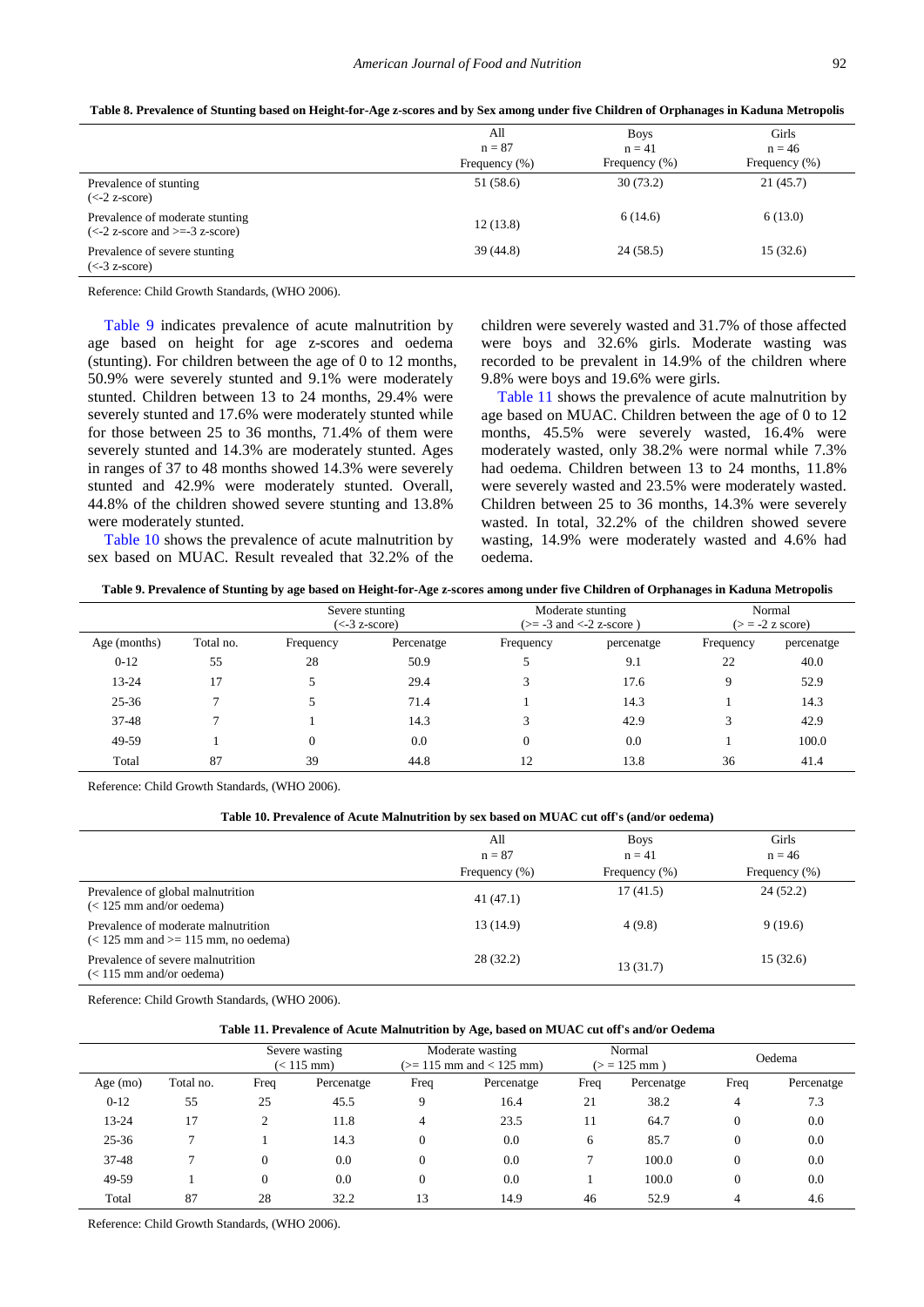|  |  | Table 12. Mean z-scores of Anthropometric Parameters for the orphans in Kaduna Metropolis |
|--|--|-------------------------------------------------------------------------------------------|
|--|--|-------------------------------------------------------------------------------------------|

<span id="page-6-0"></span>

|                   |    | Mean z-scores $\pm$ SD | z-scores not available* |
|-------------------|----|------------------------|-------------------------|
| Weight-for-Height | 82 | $-1.74 \pm 1.84$       |                         |
| Weight-for-Age    | 83 | $-2.59 \pm 1.65$       |                         |
| Height-for-Age    | 87 | $-2.32 \pm 2.23$       |                         |

\* contains for WHZ and WAZ the children with edema. Reference: Child Growth Standards, (WHO 2006).

[Table 12](#page-6-0) presents the mean z-scores of anthropometric parameters of children of orphanages in Kaduna metropolis. The average z-scores for weight for height is -1.74±1.84, average z-scores for weight for age is  $-2.59\pm1.65$  while for height for age is  $-2.32\pm2.23$ .

# **3.3. Micronutrient Status (Iron, Zinc and Vitamin A) of the Children (Under 5) of Orphanages in Kaduna Metropolis**

[Table 13](#page-6-1) shows the distribution of mean values of micronutrients in under five children of orphanages in Kaduna metropolis. Mean Vitamin A was found to be highest in children at MagajinGari Orphanage with 144.06±79.94 ug/l and lowest in those at Jamiyyar Matan Arewa Orphanage with mean value of 97.21±28.43 ug/l. Iron was recorded highest in children at MagajinGari Orphanage with mean value of  $25.99 \pm 15.40$  ug/l and it was lowest in children at JamiyyarMatanArewa Orphanage with mean value of 17.82±8.78 ug/l. Zinc levels in children at Al-Ihsan Orphanage recorded the highest value of 70.22±34.39 ug/dl whereas children from MagajinGari had the lowest with value of 58.25±20.62 ug/dl. There was no significant difference (P=0.05) in the concentrations of the micronutrients analyzed between the orphanages.

[Table 14](#page-6-2) presents the distribution of mean values of micronutrients of orphans in the orphanages in Kaduna metropolis. Exactly 77.01% of the children were severely deficient of vitamin A and 20.69% of them were moderately deficient. Zinc severe deficiency was recorded in 50.88% of the children and 24.14% of them were moderately deficient. For Iron, 32.19% of the children were found to be severely deficient and 67.81% were moderately deficient.

# **3.4. The Relationship between Micronutrient Status and Anthropometric Parameters of Orphans in Orphanages in Kaduna Metropolis**

[Table 15](#page-7-1) shows the relationship between micronutrient status and anthropometric parameters of orphans in orphanages in Kaduna metropolis. Vit. A had a positive correlation with iron at  $P=0.01$  where iron was positively correlated with Weight for Age Z-scores (WAZ) at  $P=0.05$ . Zinc showed a positive correlation with Height for Age Zscores (HAZ) at P=0.01. Weight for Age Z-scores was positively correlated with Iron (P=0.05), HAZ and Mid Upper Arm Circumference (MUAC) (P=0.01). Weight for Height Z-scores (WHZ) had a negative correlation with HAZ (P=0.05) while it was positively correlated with WAZ and MUAC (P=0.01). MUAC was positively correlated with WAZ, WHZ and HAZ at P=0.01, P=0.01 and P=0.05 respectively.

| Table 13. Distribution of Mean Values of Micronutrients in Under Five Children of Orphanages in Kaduna Metropolis |  |  |  |  |  |  |
|-------------------------------------------------------------------------------------------------------------------|--|--|--|--|--|--|
|-------------------------------------------------------------------------------------------------------------------|--|--|--|--|--|--|

<span id="page-6-1"></span>

| Orphanage           | Vit A $\mu$ g/l               | Iron $\lg$ /l                  | $\chi$ zinc ug/dl              |
|---------------------|-------------------------------|--------------------------------|--------------------------------|
| JamiyyarMatanArewa  | $97.21 \pm 28.43^{\circ}$     | $17.82 \pm 8.78$ <sup>a</sup>  | $59.48 \pm 32.76$ <sup>a</sup> |
| MagajinGari         | $144.06 + 79.94$ <sup>a</sup> | $25.99 \pm 15.40^{\text{ a}}$  | $58.25 + 20.62$ <sup>a</sup>   |
| Al- Ihsan Orphanage | $139.37 \pm 91.26^{\text{a}}$ | $21.54 \pm 14.37$ <sup>a</sup> | $70.22 \pm 34.39$ <sup>a</sup> |
| $Mean + SD$         | $126.88 + 66.54$              | $21.78 + 12.85$                | $62.65 \pm 29.25$              |

\* Values are mean  $\pm$  SD. Values with different superscript down the column are significantly different (P<0.05).

<span id="page-6-2"></span>

| Micronutrient               | $0 - 12$ | $13 - 24$ | $25 - 36$ | $37 - 48$ | $49 - 59$ | TOTAL (%) | <b>Reference Values</b> |
|-----------------------------|----------|-----------|-----------|-----------|-----------|-----------|-------------------------|
| <b>VITAMIN A</b>            |          |           |           |           |           |           |                         |
| Severely Deficient          | 49.42    | 16.09     | 4.60      | 6.90      | 0.0       | 77.01     | $<$ 200ug/l***          |
| Moderately Deficient        | 12.64    | 2.30      | 3.45      | 1.15      | 1.15      | 20.69     |                         |
| Normal                      | 1.10     | 0.60      | 0.20      | 0.0       | 0.40      | 2.30      |                         |
| <b>ZINC</b>                 |          |           |           |           |           |           |                         |
| Severely Deficient          | 35.63    | 8.05      | 2.30      | 4.60      | 0.0       | 50.58     | $<$ 65ug/dl**           |
| <b>Moderately Deficient</b> | 14.94    | 4.60      | 3.45      | 0.0       | 1.15      | 24.14     | $>65 - 79$ ug/dl        |
| Normal                      | 1.05     | 4.48      | 12.23     | 4.45      | 3.07      | 25.28     | $>80-120$ ug/dl         |
| <b>IRON</b>                 |          |           |           |           |           |           |                         |
| Severely Deficient          | 22.99    | 4.60      | 1.15      | 3.45      | 0.0       | 32.19     | $<$ 12.0 ug/l*          |
| <b>Moderately Deficient</b> | 40.23    | 14.94     | 6.90      | 4.60      | 1.15      | 67.81     |                         |
| Normal                      | 0.0      | 0.0       | 0.0       | 0.0       | 0.0       | $0.0\,$   |                         |

\* http://www.who.int/vmnis/indicators/serum\_ferritin. pdf

\*\*\* http://www.who.int/vmnis/indicators/retinol.pdf

\*\* http://www.who.int/elena/titles/zinc\_stunting/en/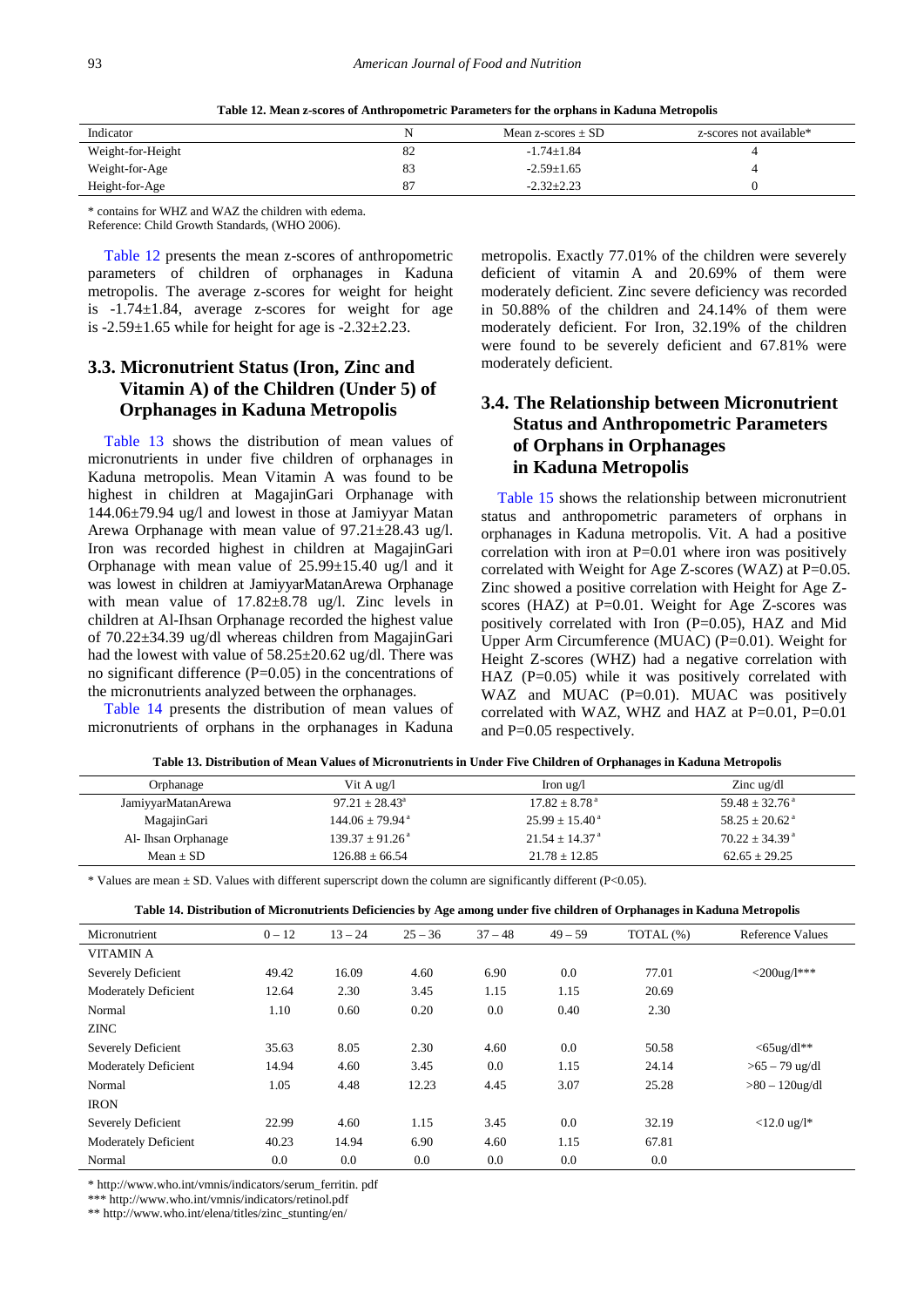<span id="page-7-1"></span>

|             | <b>VITA</b> | <b>IRON</b> | <b>ZINC</b> | <b>WAZ</b>           | HAZ                  | <b>WHZ</b>            | <b>MUAC</b> |
|-------------|-------------|-------------|-------------|----------------------|----------------------|-----------------------|-------------|
| VIT A       |             | $0.500**$   | 0.138       | $-0.153$             | 0.055                | $-0.160$              | $-0.007$    |
| <b>IRON</b> | $0.500**$   |             | 0.025       | $0.023$ <sup>*</sup> | $-0.132$             | $-0.101$              | 0.042       |
| <b>ZINC</b> | 0.138       | 0.025       |             | 0.071                | $0.694**$            | 0.038                 | 0.158       |
| <b>WAZ</b>  | $-0.153$    | $0.023*$    | 0.071       |                      | $0.467**$            | $0.681**$             | $0.324***$  |
| HAZ         | 0.055       | $-0.132$    | $0.694**$   | $0.467**$            |                      | $-0.241$ <sup>*</sup> | $0.242^*$   |
| <b>WHZ</b>  | $-0.160$    | $-0.101$    | 0.038       | $0.681**$            | $-0.241*$            |                       | $0.321**$   |
| <b>MUAC</b> | $-0.007$    | 0.042       | 0.158       | $0.324***$           | $0.242$ <sup>*</sup> | $0.321***$            |             |

**Table 15. Pearson's Correlation Matrix between Micronutrient Status and Anthropometric Parameters of the orphans in orphanages of Kaduna metropolis**

\*\*Correlation is significant at the 0.01 level (2-tailed).

\*Correlation is significant at the 0.05 level (2-tailed).

WAZ Weight for Age Z scores, HAZ Height for Age Z scores, WHZ Weight for Height Z scores. MUAC Mid Upper Arm Circumference.

### **4. Discussion**

The characteristics of orphans indicate that Female orphans were higher than the male orphans in the orphanages. This is similar to the report by [\[13\].](#page-8-11) The age ranges between 12 to 23 months were much more than any other age group in the orphanage. This brings to light how critical it is to ensure that they are fed well and catered for properly.

Anthropometric assessment of the children under five in orphanages in Kaduna metropolis showed the prevalence of different levels of malnutrition among the children. As regards wasting using Weight for Height Z-scores (WHZ) and Mid Upper Arm Circumference (MUAC) indicators, this study recorded global acute malnutrition (wasting), moderate acute malnutrition (moderate wasting) and severe acute malnutrition (severe wasting) which were higher than the findings of the National Nutrition and Health Survey [\[14\]](#page-8-12) of 7.0%, 5.5% and 1.5% respectively which was higher than the National Demographic and Health Survey [\[15\]](#page-8-13) results of global wasting, moderate wasting and severe wasting. This was not in agreement with the findings of [\[16\].](#page-8-14) The mean Z-score for Weight for Height was lower than the mean Z-score recorded in the findings of [\[14\]](#page-8-12) of -0.50. For underweight using the Weight for Age Z-scores (WAZ) indicator, the study recorded prevalence of underweight (61.4%), moderate underweight (25.3%) and severe underweight (36.1%) which were above the percentages recorded in the findings of [\[14\]](#page-8-12) which are 19.9%, 14.8% and 5.1% respectively. Stunting in this study recorded higher prevalence with exception of moderate stunting as compared to the findings of [\[14\]](#page-8-12) which was similar to results reported by [\[17\].](#page-8-15) The reason for the higher prevalence of wasting, underweight and stunting recorded in the children in the orphanages in Kaduna metropolis may be due to poor feeding practices, low nutritional knowledge, poor water treatment and handling processes and low educational level of the caregivers. Malnutrition is a vicious cycle, and to break this cycle the government and other private sectors must collaborate on providing more nutritious food to orphanages, train the caregivers on best feeding practices, basic concepts of nutrition, exclusive and continued breastfeeding, sanitation and providing clean drinking water [\[18\].](#page-8-16)

This study recorded that boys had lower global, moderate, severe wasting and were moderately underweight than girls which was not with agreement with [\[14\]](#page-8-12) and [\[15\]](#page-8-13) reports and also [\[13\].](#page-8-11) It was also observed that boys were more severely underweight, moderately and severely stunted than girls which was in agreement with the findings of  $[14]$  and  $[15]$ . The percentages were far higher than the findings of both  $[14]$  and  $[15]$  which reported that male children are more likely to be wasted compared to female children. It means the female child underdeveloped mentally and less productive and result to vicious cycle of malnutrition (Omilola, 2010). Oedema was found to be higher than that recorded in the finding of the [\[14\]](#page-8-12) of 0.1%.

Prevalence of wasting, stunting and underweight of the orphans in orphanages in Kaduna metropolis showed the age groups of 0 to 12 months, 13 to 24 months and 25 to 36 months were more wasted, stunted and underweight than the other age groups. Although the percentages are higher than the findings of [\[15\]](#page-8-13) but the trend of the lower age groups been more wasted, stunted and underweight were in agreement with report of the [\[15\]](#page-8-13) but disagrees with report by  $[19]$ .

The mean levels of vitamin A, zinc and iron were far below the reference values of [\[20\].](#page-8-18) This might be due to varied feeding practice. The study also reported that over two thirds of the children in the orphanages were severely deficient of Vitamin A with about half of the children severely deficient of Zinc and majority of the children moderately deficient of iron. This situation clearly indicating that the children are seriously at risk of hidden hunger and poor nutritional statu[s \[21\].](#page-8-19) The poor micronutrient status observed might be attributed to the fact that the children in the orphanages are mostly given staple foods and have a low tendency of eating fruits and vegetables.

# **5. Conclusion**

The children under five in orphanages in Kaduna metropolis are exposed to malnutrition at different levels. Orphanages are in urgent need of nutritional interventions to address glaring malnutrition as highlighted by the prevalence of severe acute malnutrition in this study.

This research will contribute to improving the nutritional status and address micronutrient deficiencies among orphans in orphanages of Kaduna Metropolis.

# **References**

<span id="page-7-0"></span>[1] World Health Organisation (2016). World Health Statistics. Retrieved from www.who.int/gho/publications/world\_health\_statistics/2016/en. WHO. Geneva.